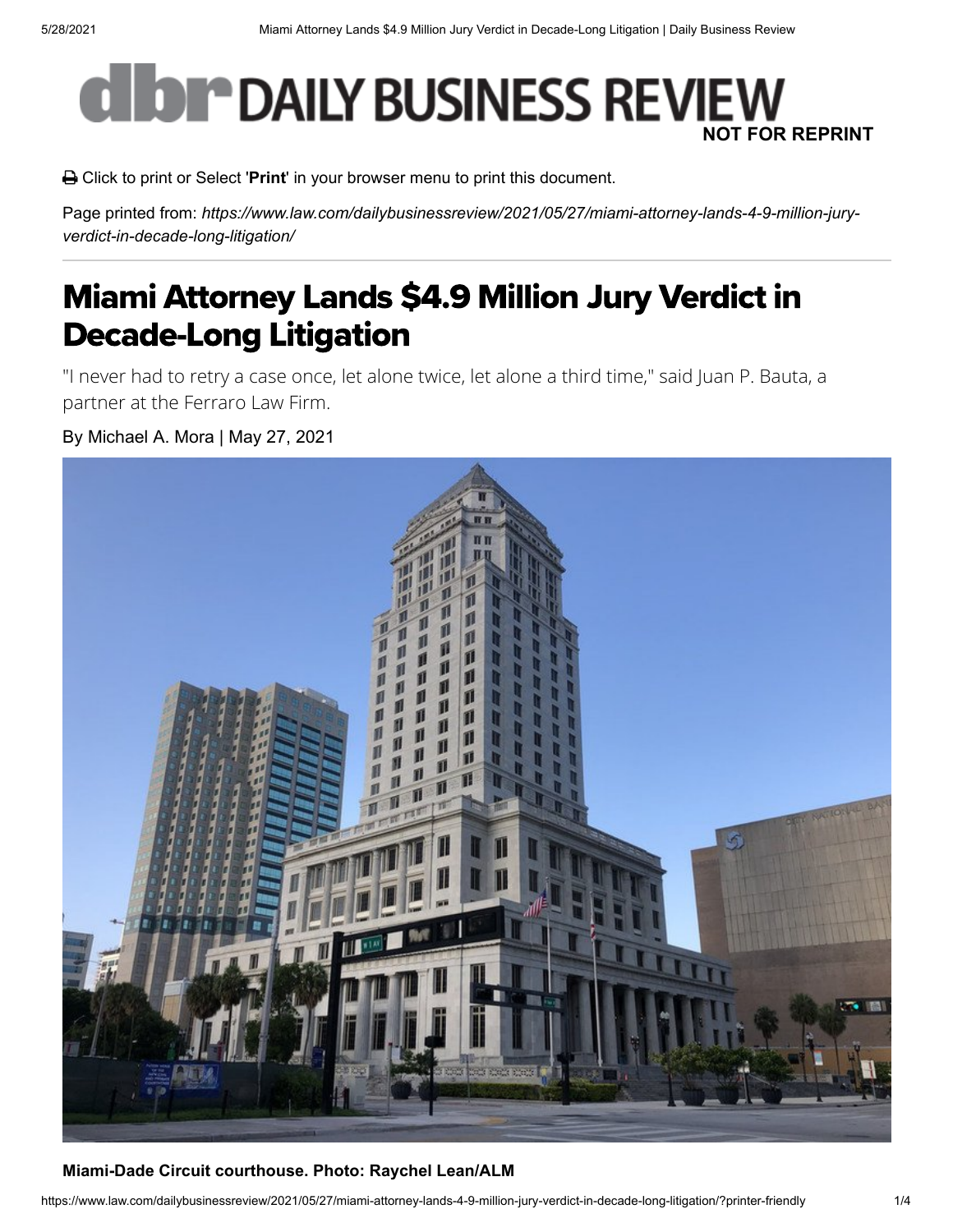A Miami litigator prevailed in the third trial of a wrongful death lawsuit before the Miami-Dade Circuit Court in which a jury delivered him a multimillion-dollar compensatory damage award.

The litigation is a case study in resilience because Juan P. Bauta, a partner at the Ferraro Law Firm in Miami, said he is already anticipating a fourth trial.

Bauta represented Paula Font, the personal representative of the estate of Luis Torres.

And Bauta said one of his biggest challenges he had to overcome to win the favorable verdict in this asbestos case was dealing with opposing lawyers representing Johns Manville, Union Carbide Corp. and Georgia-Pacific Corp. that were already familiar with his strategy.



**Juan P. Bauta. Photo: J. Albert Diaz/ALM**

"I never had to retry a case once, let alone twice, let alone a third time. It's really crazy," Bauta said. "Both sides are very familiar with what the arguments are going to be and that is always difficult to overcome. But the biggest takeaway for me has been perseverance. You have to believe in your case and keep plugging away."

Torres died Sept. 15, 2009, of complications of mesothelioma from using the products the defendants either manufactured, sold or distributed, according to court documents.

Before Torres died, he had a full-time job, plus a side venture assisting his son, in residential and commercial projects that involved installing drywall. Bauta claimed his client was exposed to asbestos-containing dust from Georgia-Pacific's Ready-Mix during his part-time work, per court documents.

Bauta argued that the defendants could have prevented the death if they had some form of warning about the potential respiratory danger of using the product.

However, the defendants questioned whether Bauta could accurately pinpoint Torres' death to his drywall work on the side for his son, as opposed to the mesothelioma arising from another job site in which asbestos was prevalent.

The case was originally tried 10 years ago in the circuit court and

was focused, in part, on the test to apply to determine when a product is defective. The plaintiff relied on the test described in the Third Restatement of Torts. The American Bar Association explained that this test views a product as defective if it could have been designed more safely under a cost-benefit analysis.

The defense won the case, but the Florida Supreme Court ultimately ruled on appeal that the trial court should have utilized the test for when a product is defective from the Second Restatement of Torts. That test means a product is defective if it does not act as safely as a reasonable consumer would have expected it was intended to be used, [according to the ABA \(https://www.jstor.org/stable/20745678?seq=1\).](https://www.jstor.org/stable/20745678?seq=1)

In the second appeal, the Third District Court of Appeal remanded the case primarily because of an incorrect jury instruction and the failure to admit bankruptcy affidavits relating to certain of the defendants, court documents show.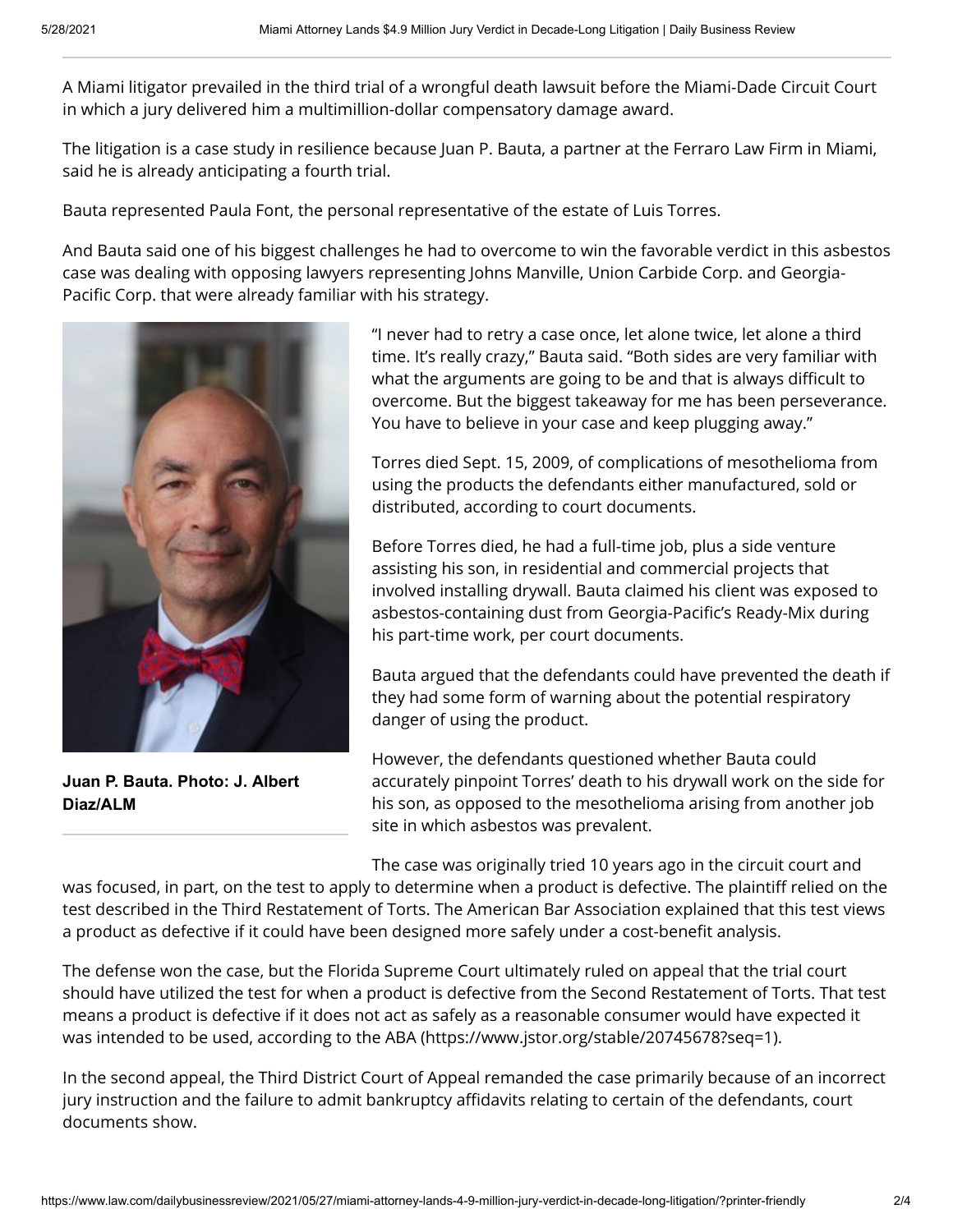5/28/2021 Miami Attorney Lands \$4.9 Million Jury Verdict in Decade-Long Litigation | Daily Business Review

"The Third Restatement of Torts has a lot of controversy about the way it was created," Bauta explained. "Some people say it is not always a survey of what the laws are throughout the 50 states but rather a view of the law as corporate America would like it to be. Some states have adopted the Third Restatement; others have not."

Now, Circuit Judge Jose Rodriguez has entered an amended final judgment in which a jury awarded the plaintiff \$14 million in gross compensatory damages.

| Filing #126878788 E-Filed 05/15/2021 10:50:39 AM                                            |
|---------------------------------------------------------------------------------------------|
|                                                                                             |
| IN THE CIRCUIT COURT OF THE ELEVENTH JUDICIAL                                               |
| <b>CIRCUIT IN AND FOR MIAMI-DADE COUNTY, FLORIDA</b>                                        |
| CASE NO: 2010-041578-CA-01                                                                  |
| <b>SECTION: CA42</b>                                                                        |
| JUDGE: Jose Rodriguez                                                                       |
| <b>Torres</b> , Paula                                                                       |
| Plaintiff(s)                                                                                |
| VS.                                                                                         |
| <b>America Optical Corp</b>                                                                 |
| Defendant(s)                                                                                |
|                                                                                             |
| <b>AGREED AMENDED FINAL JUDGMENT</b>                                                        |
| This action was tried before the Court and Jury from April 12, 2021 through April 22, 2021. |
| Pursuant to the Verdict rendered in this action, the Jury awarded Paula Font, as Personal   |
| Representative of the Estate of Luis Torres \$14,000,000 in compensatory damages of which   |
| Defendant Union Carbide Corporation was found 35% at fault.                                 |
| THEREFORE, IT IS ORDERED AND ADJUDGED, that Plaintiff, Paula Font, as                       |
| Personal Representative of the Estate of Luis Torres, shall recover from Defendant Union    |
| Carbide Corporation, the total                                                              |
| 3<br>1<br>Page<br>shall initially bear interest at th                                       |
| in accordance with Section 55.03(3), riorida Statutes.                                      |

## Read the Miami-Dade Circuit Court order:

However, the jury determined that Union Carbide was 35% at fault. Since two of the three defendants were insolvent, the circuit court limited Bauta's client to \$4.9 million in compensatory damages from Union Carbide.

Still, Bauta has indicated that the multimillion-dollar award may not be final based upon the litigation history. Bauta pointed out that since the second verdict was an award of nearly \$7 million and the third verdict was \$14 million, if opposing counsel appealed for a fourth time, it could lead to yet a higher monetary award for his client.

Lawyers for Johns Manville, Union Carbide and Georgia-Pacific did not respond to a request seeking comment.

### Read more: